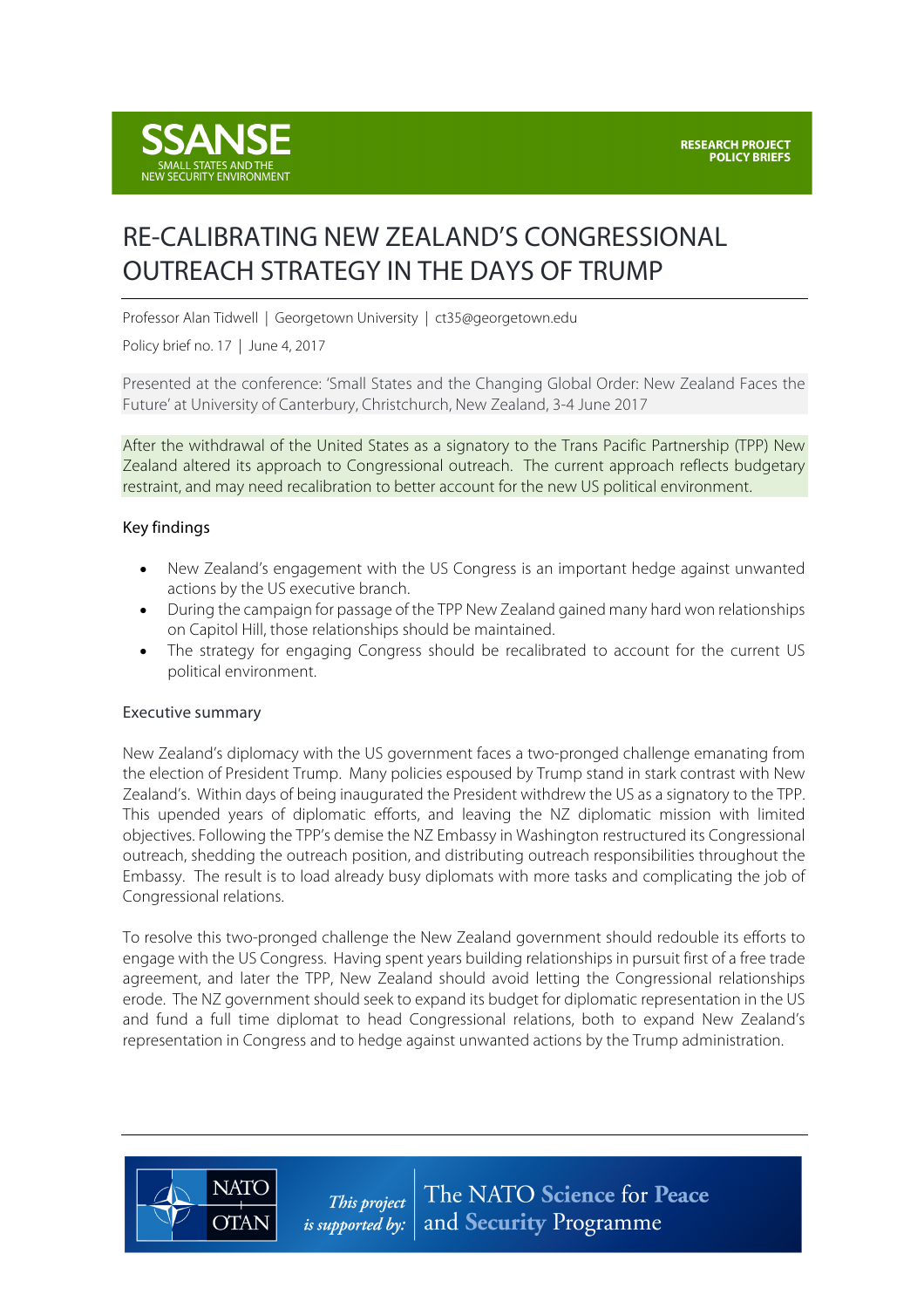# Analysis

Over the past twenty years the relationship between the United States and New Zealand has been transformed. Early in the post-ANZUS era the bilateral relationship was not warm, but over time it has matured into a strong and trusted one. While not formal security partners the US and NZ share many values and interests in their foreign relations, as demonstrated by the Wellington and Washington Declarations, participation in the International Security Assistance Force (ISAF), and broad commitment to international law and institutions. The steady warming of relations has been profoundly impacted by the 2016 US election.

The election of GOP candidate Donald Trump represents a significant challenge for the government of New Zealand. The Trump administration has taken positions and actions at odds with the New Zealand government, notably withdrawal from the TPP, downplaying the importance of free trade, downgrading the importance of international cooperation in addressing climate change, signaling a significant reduction in funds for the United Nations, calling for a reduction in expenditure on bilateral aid for poverty alleviation, and an ambiguous view on nuclear nonproliferation to name a few.

The challenge may be felt in a variety of ways but perhaps none more so than in diplomatic representation in Washington, DC. Over the course the past fifteen years New Zealand has engaged with the US government, both executive and legislative branches, on matters of trade. In the course of pursuing trade issues New Zealand diplomats have developed numerous strong relationships with members of Congress. Maintaining and building new Congressional relationships is vitally important for New Zealand both as a hedge against unwanted actions by the US administration and for the broader goals of engagement with the US.

In mid-2015 MFAT undertook a review of Congressional outreach at the New Zealand Embassy. Following that review and after the US withdrawal from the TPP the Embassy restructured the way it engaged in Congressional outreach. The responsibility for Congressional outreach was given to a junior diplomat (replacing the locally engaged staff member) along with other duties. In addition, other diplomatic staff were tasked with building relationships in Congress. From a budgetary perspective this approach seems entirely rational, yet from a point of view of organisational strategy and political, it may require modification. Congressional outreach is labour intensive and time consuming. To be effective it must be well coordinated.

## Why does this matter?

**NATC** 

**OTAN** 

Numerous stresses test the global order: examples include conflict in the Middle East, terrorism, asymmetric conflict in Ukraine, the continued growth of the DPRK's nuclear capacity and international migration and refugee flows. Competition between the US and the PRC has become increasingly sharp as demonstrated by the establishment of Chinese bases in the South China Sea, increasing presence of US military assets in the region, and shifting allegiances among Southeast Asian nations. Given the importance to NZ of trade with China and the shared values and interests between the US and NZ increased competition or even the emergence of conflict in the region poses risks. As a small power NZ has limited capacity to make its diplomatic voice heard in Washington. Should NZ wish to influence US actions in East Asia it must find the appropriate tools. One avenue through which NZ can find voice for its point of view can be found through Congress. This lesson was made clear early in the Trump administration when the phone call between President Trump and Australia's